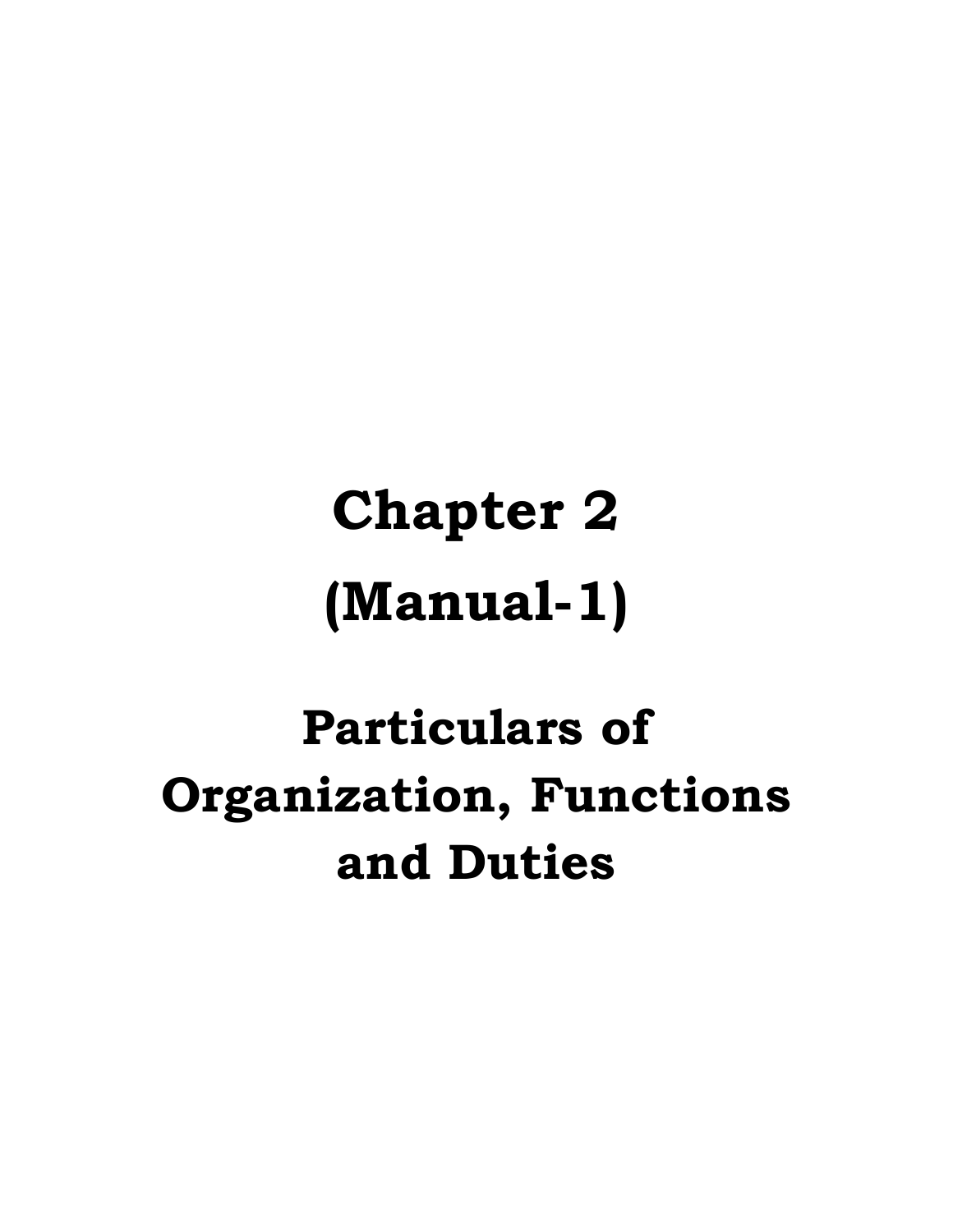

 $\sim$   $\epsilon$ 

 $\lambda$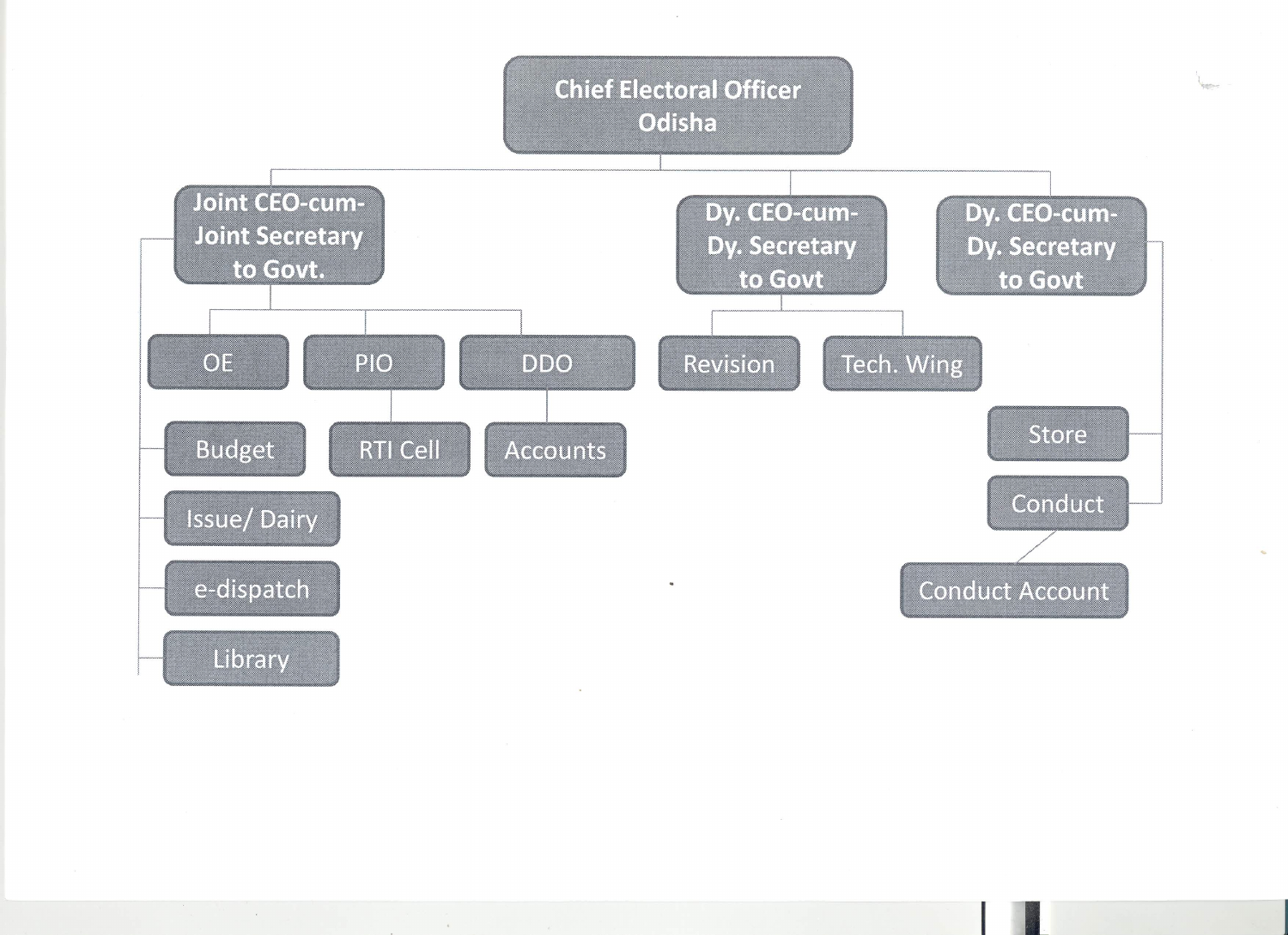2.2 As regards Electors Photo Identity Card (EPIC), the procerure adopted are detailed below.

2.2.1. **Eligibility for registration-**Subject to the foregoing provisions of this Part, every person who-

(a) is not less than [eighteen years] of age on the qualifying date, and

(b) is ordinarily resident in a constituency

Shall be entitled to be registered in the electoral roll for that constituency, (section 19 of the Representation of People Act, 1950).

#### 2.2.2. **Disqualification for registration in an electoral roll-**

1. A person shall be disqualified for registration in an electoral roll if he-

a. is not a citizen of India; or

b. is of unsound mind and stands so declared by a competent court; or

c. is for the time being disqualified from voting under the provision of any law relating to corrupt practices and other offences in connection with election.

1. the name of any person who becomes so disqualified after registration shall forthwith be struck of the electoral roll in which it is included:

Provided that the name of any person struck of the electoral roll of a constituency by reason of a disqualification under clause (c) of sub- section (1) shall forthwith be re-instated in that roll if such disqualification is, during the period such roll is in force, removed under any law authorizing such removal, (section 16 of the Representation of People Act, 1950).

### 2.2.3 **Inclusion of names in electoral roll-**

1. Any person whose name is not included in the electoral roll of a constituency may apply to the Electoral Registration Officer for the inclusion of his name in that roll.

2. The Electoral Registration Officer shall, if satisfied that the applicant is entitled to be registered in the electoral roll, direct his name to be included therein. Provided that if the applicant is registered in the electoral roll of any other constituency the electoral registration officer shall inform the electoral registration officer of that other constituency and that officer shall, on receipt of the information strike off the applicant's name of the roll.

3. No amendment, transposition or deletion of any entry shall be made under section 22 and no direction for the inclusion of a name in the electoral roll of a constituency shall be given under this section, after the last for date for making nominations for an election in that constituency or in the parliamentary constituency within which that constituency is comprised and before the completion of that election, (section 23 of the Representation of People Act, 1950).